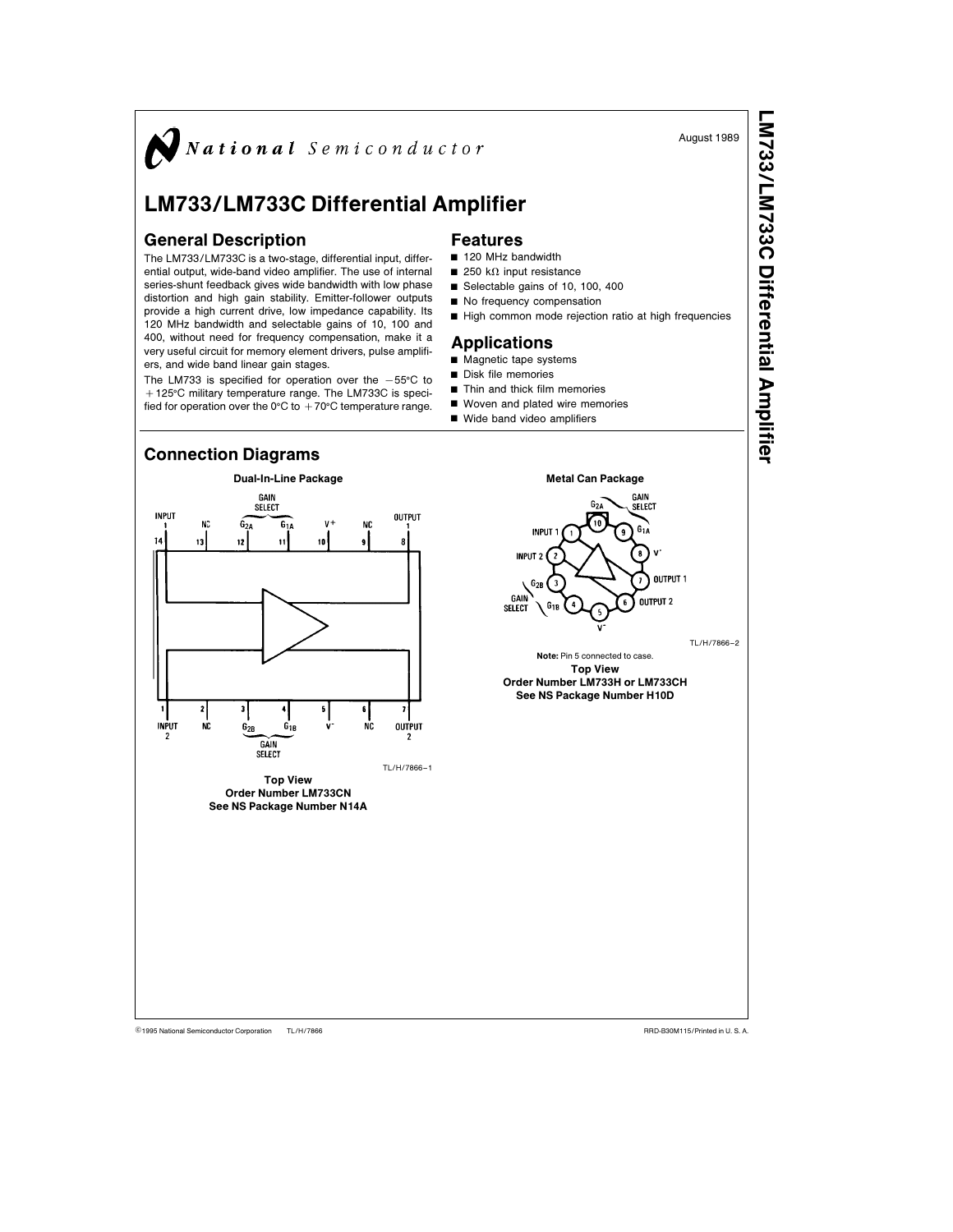| <b>Absolute Maximum Ratings</b>                                                                                                                                      |                 |                                       |                                                                   |  |  |
|----------------------------------------------------------------------------------------------------------------------------------------------------------------------|-----------------|---------------------------------------|-------------------------------------------------------------------|--|--|
| If Military/Aerospace specified devices are required,<br>please contact the National Semiconductor Sales<br>Office/Distributors for availability and specifications. |                 | Power Dissipation (Note 1)            | 500 mW<br>$+150^{\circ}$ C<br>$-65^{\circ}$ C to $+150^{\circ}$ C |  |  |
|                                                                                                                                                                      |                 | Junction Temperature                  |                                                                   |  |  |
|                                                                                                                                                                      |                 | Storage Temperature Range             |                                                                   |  |  |
| Diffential Input Voltage                                                                                                                                             | ±5V             | Operating Temperature Range           |                                                                   |  |  |
| Common Mode Input Voltage                                                                                                                                            | ±6V             | LM733                                 | $-55^{\circ}$ C to $+125^{\circ}$ C                               |  |  |
| $V_{\rm CC}$                                                                                                                                                         | $+8V$           | LM733C                                | $0^{\circ}$ C to $+70^{\circ}$ C                                  |  |  |
| <b>Output Current</b>                                                                                                                                                | $10 \text{ mA}$ | Lead Temperature (Soldering, 10 sec.) | $260^{\circ}$ C                                                   |  |  |

## **Electrical Characteristics** ( $T_A = 25^{\circ}$ C, unless otherwise specified, see test circuits,  $V_S = \pm 6.0V$ )

| <b>Characteristics</b>                                                             | <b>Test</b><br><b>Circuit</b> | <b>Test Conditions</b>                                       | LM733            |                    |                  | <b>LM733C</b>    |                    |                  | Units                                |
|------------------------------------------------------------------------------------|-------------------------------|--------------------------------------------------------------|------------------|--------------------|------------------|------------------|--------------------|------------------|--------------------------------------|
|                                                                                    |                               |                                                              | Min              | Typ                | Max              | Min              | Typ                | Max              |                                      |
| Differential Voltage Gain<br>Gain 1 (Note 2)<br>Gain 2 (Note 3)<br>Gain 3 (Note 4) | $\mathbf{1}$                  | $R_L = 2 k\Omega V_{OUT} = 3 Vp-p$                           | 300<br>90<br>9.0 | 400<br>100<br>10   | 500<br>110<br>11 | 250<br>80<br>8.0 | 400<br>100<br>10   | 600<br>120<br>12 |                                      |
| Bandwidth<br>Gain 1<br>Gain 2<br>Gain 3                                            | $\overline{2}$                |                                                              |                  | 40<br>90<br>120    |                  |                  | 40<br>90<br>120    |                  | <b>MHz</b><br><b>MHz</b><br>MHz      |
| <b>Rise Time</b><br>Gain 1<br>Gain 2<br>Gain 3                                     | 2                             | $V_{OUIT} = 1 Vp-p$                                          |                  | 10.5<br>4.5<br>2.5 | 10               |                  | 10.5<br>4.5<br>2.5 | 12               | ns<br>ns<br>ns                       |
| <b>Propagation Delay</b><br>Gain 1<br>Gain 2<br>Gain 3                             | 2                             | $V_{OUT} = 1 Vp-p$                                           |                  | 7.5<br>6.0<br>3.6  | 10               |                  | 7.5<br>6.0<br>3.6  | 10               | ns<br>ns<br>ns                       |
| Input Resistance<br>Gain 1<br>Gain 2<br>Gain 3                                     |                               |                                                              | 20               | 4.0<br>30<br>250   |                  | 10               | 4.0<br>30<br>250   |                  | $k\Omega$<br>$k\Omega$<br>k $\Omega$ |
| Input Capacitance                                                                  |                               | Gain 2                                                       |                  | 2.0                |                  |                  | 2.0                |                  | pF                                   |
| Input Offset Current                                                               |                               |                                                              |                  | 0.4                | 3.0              |                  | 0.4                | 5.0              | μA                                   |
| Input Bias Current                                                                 |                               |                                                              |                  | 9.0                | 20               |                  | 9.0                | 30               | μA                                   |
| Input Noise Voltage                                                                |                               | $BW = 1$ kHz to 10 MHz                                       |                  | 12                 |                  |                  | 12                 |                  | $\mu$ Vrms                           |
| Input Voltage Range                                                                | $\mathbf{1}$                  |                                                              | ±1.0             |                    |                  | ± 1.0            |                    |                  | V                                    |
| Common Mode Rejection Ratio<br>Gain 2<br>Gain 2                                    | 1                             | $V_{CM} = \pm 1Vf \le 100$ kHz<br>$V_{CM} = \pm 1Vf = 5 MHz$ | 60               | 86<br>60           |                  | 60               | 86<br>60           |                  | dB<br>dB                             |
| Supply Voltage Rejection Ratio<br>Gain 2                                           | 1                             | $\Delta V_S = \pm 0.5 V$                                     | 50               | 70                 |                  | 50               | 70                 |                  | dB                                   |
| Output Offset Voltage<br>Gain 1<br>Gain 2 and 3                                    | 1                             | $R_L = \infty$                                               |                  | 0.6<br>0.35        | 1.5<br>1.0       |                  | 0.6<br>0.35        | 1.5<br>1.5       | V<br>V                               |
| Output Common Mode Voltage                                                         | 1                             | $R_L = \infty$                                               | 2.4              | 2.9                | 3.4              | 2.4              | 2.9                | 3.4              | v                                    |
| <b>Output Voltage Swing</b>                                                        | 1                             | $R_L = 2k$                                                   | 3.0              | 4.0                |                  | 3.0              | 4.0                |                  |                                      |
| Output Sink Current                                                                |                               |                                                              | 2.5              | 3.6                |                  | 2.5              | 3.6                |                  | mA                                   |
| <b>Output Resistance</b>                                                           |                               |                                                              |                  | 20                 |                  |                  | 20                 |                  | $\Omega$                             |
| Power Supply Current                                                               | 1                             | $R_L = \infty$                                               |                  | 18                 | 24               |                  | 18                 | 24               | mA                                   |
|                                                                                    |                               |                                                              |                  |                    |                  |                  |                    |                  |                                      |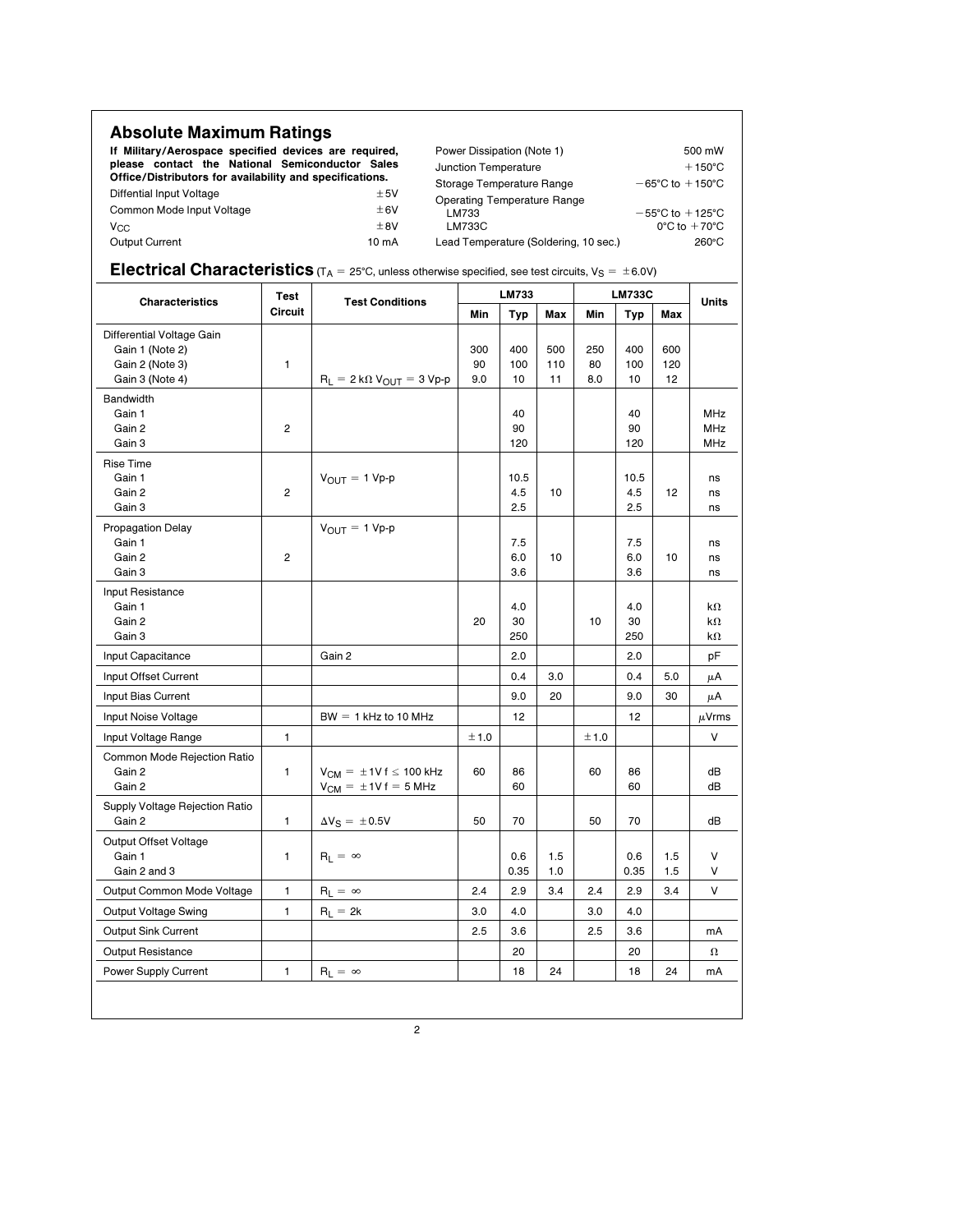| <b>Characteristics</b>                                                                  | Test                                                                   | <b>Test Conditions</b>                                                                                                                                                                                                                                                  |           | LM733                                                                              |                                                   |           | <b>LM733C</b>                                                                                         |             | Units    |
|-----------------------------------------------------------------------------------------|------------------------------------------------------------------------|-------------------------------------------------------------------------------------------------------------------------------------------------------------------------------------------------------------------------------------------------------------------------|-----------|------------------------------------------------------------------------------------|---------------------------------------------------|-----------|-------------------------------------------------------------------------------------------------------|-------------|----------|
|                                                                                         | Circuit                                                                |                                                                                                                                                                                                                                                                         | Min       | <b>Typ</b>                                                                         | Max                                               | Min       | Typ                                                                                                   | Max         |          |
| Differential Voltage Gain                                                               |                                                                        |                                                                                                                                                                                                                                                                         |           |                                                                                    |                                                   |           |                                                                                                       |             |          |
| Gain 1                                                                                  |                                                                        | $R_L = 2 k\Omega$ , $V_{OUT} = 3 Vp-p$                                                                                                                                                                                                                                  | 200       |                                                                                    | 600                                               | 250       |                                                                                                       | 600         |          |
| Gain 2<br>Gain 3                                                                        | 1                                                                      |                                                                                                                                                                                                                                                                         | 80<br>8.0 |                                                                                    | 120<br>12.0                                       | 80<br>8.0 |                                                                                                       | 120<br>12.0 |          |
| Input Resistance Gain 2                                                                 |                                                                        |                                                                                                                                                                                                                                                                         | 8         |                                                                                    |                                                   | 8         |                                                                                                       |             | kΩ       |
| Input Offset Current                                                                    |                                                                        |                                                                                                                                                                                                                                                                         |           |                                                                                    | 5                                                 |           |                                                                                                       | 6           | μA       |
| Input Bias Current                                                                      |                                                                        |                                                                                                                                                                                                                                                                         |           |                                                                                    | 40                                                |           |                                                                                                       | 40          | μA       |
| Input Voltage Range                                                                     | 1                                                                      |                                                                                                                                                                                                                                                                         | ±1        |                                                                                    |                                                   | ±1        |                                                                                                       |             | v        |
| Common Mode Rejection Ratio<br>Gain 2                                                   | 1                                                                      | $V_{CM} = \pm 1Vf \le 100$ kHz                                                                                                                                                                                                                                          | 50        |                                                                                    |                                                   | 50        |                                                                                                       |             | dВ       |
| Supply Voltage Rejection Ratio<br>Gain 2                                                | 1                                                                      | $\Delta V_S = \pm 0.5V$                                                                                                                                                                                                                                                 | 50        |                                                                                    |                                                   | 50        |                                                                                                       |             | dВ       |
| Output Offset Voltage<br>Gain 1                                                         | 1                                                                      | $R_L = \infty$                                                                                                                                                                                                                                                          |           |                                                                                    | 1.5                                               |           |                                                                                                       | 1.5         | ٧        |
| Gain 2 and 3                                                                            |                                                                        |                                                                                                                                                                                                                                                                         |           |                                                                                    | 1.2                                               |           |                                                                                                       | 1.5         | v        |
| Output Voltage Swing                                                                    | 1                                                                      | $R_1 = 2k$                                                                                                                                                                                                                                                              | 2.5       |                                                                                    |                                                   | 2.8       |                                                                                                       |             | $V_{pp}$ |
| <b>Output Sink Current</b>                                                              |                                                                        |                                                                                                                                                                                                                                                                         | 2.2       |                                                                                    |                                                   | 2.5       |                                                                                                       |             | mA       |
| <b>Power Supply Current</b>                                                             | 1                                                                      | $R_L = \infty$<br>Note 1: The maximum junction temperature of the LM733 is 150°C, while that of the LM733C is 100°C. For operation at elevated temperatures devices in the TO-                                                                                          |           |                                                                                    | 27                                                |           |                                                                                                       | 27          | mA       |
| <b>Pulse Response</b><br>1.6<br>1.4<br>$1.2$<br>$1.0$<br>GAIN 2<br>0.8<br><b>GAIN 3</b> | $V_S = \pm 6V$<br>$T_A = 25^\circ C$<br>$R_L = 1$ K $\Omega$<br>GAIN 1 | <b>Pulse Response vs</b><br>Temperature<br>1.6<br>GAIN <sub>2</sub><br>1.4<br>$V_S = \pm 6V$<br>$R_L = 1$ K $\Omega$<br>1.2<br>$T_A = -55^\circ C$<br><b>OUTPUT VOLTAGE (V)</b><br>1.0<br>$T_A = 25^\circ C$<br>$T_A = 125^\circ C$<br>0.8<br>$T_A = 70^\circ C$<br>0.6 |           | 1.6<br>1.4<br>$1.2\,$<br><b>DUTPUT VOLTAGE (V)</b><br>$1.0\,$<br>0.8<br>0.6<br>0.4 | <b>Pulse Response vs</b><br><b>Supply Voltage</b> |           | GAIN 2<br>$T_A = 25^\circ C$<br>$v_s = \pm 8v + R_t = 1 K \Omega$<br>$V_S = \pm 6V$<br>$V_S = \pm 3V$ |             |          |
| <b>OUTPUT VOLTAGE (V)</b><br>0.6<br>0.4<br>0.2<br>$\pmb{0}$<br>$-0.2$                   |                                                                        | 0.4<br>0.2<br>0<br>$-0.2$                                                                                                                                                                                                                                               |           | $0.2\,$<br>$\pmb{0}$<br>$-0.2$                                                     |                                                   |           |                                                                                                       |             |          |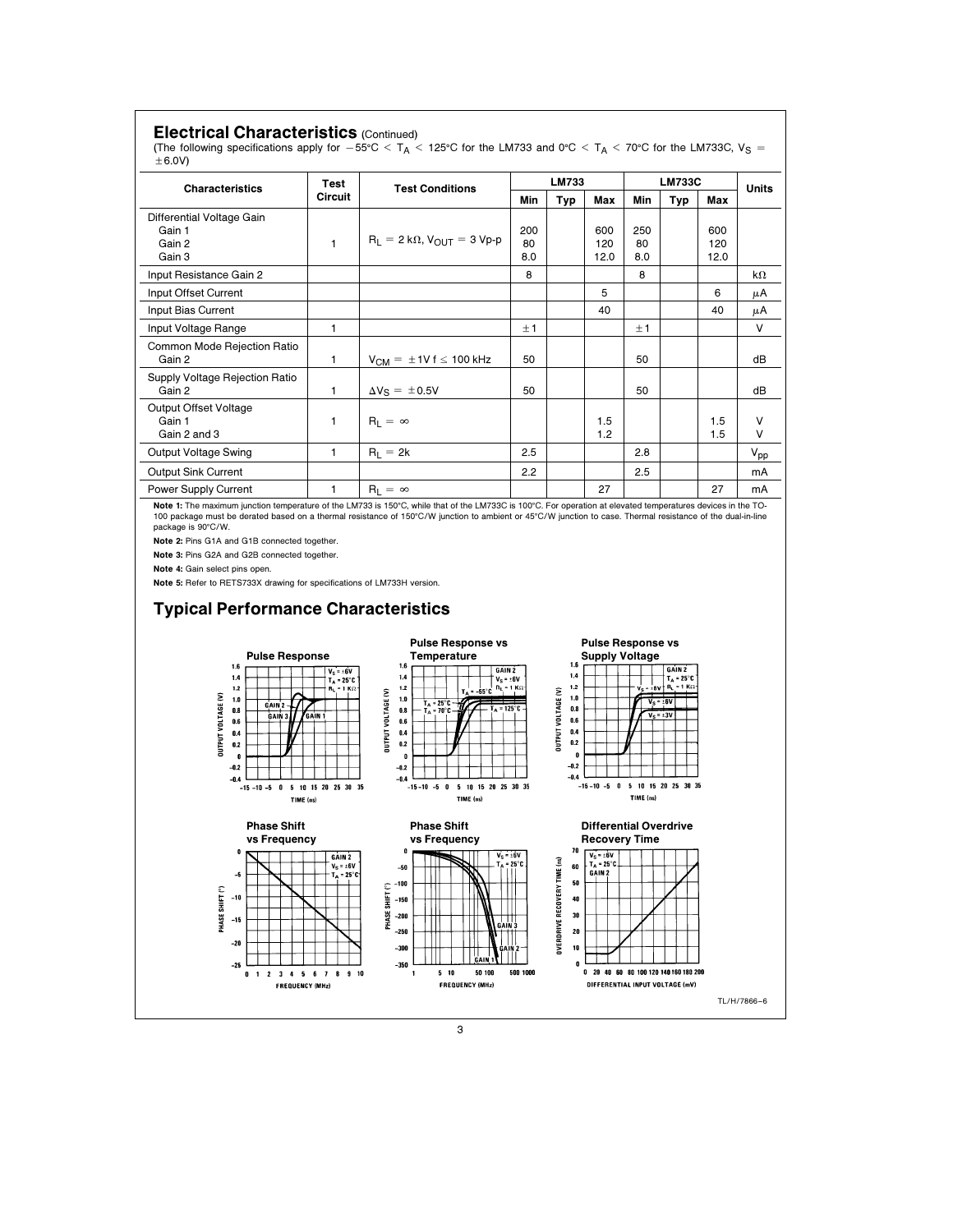

4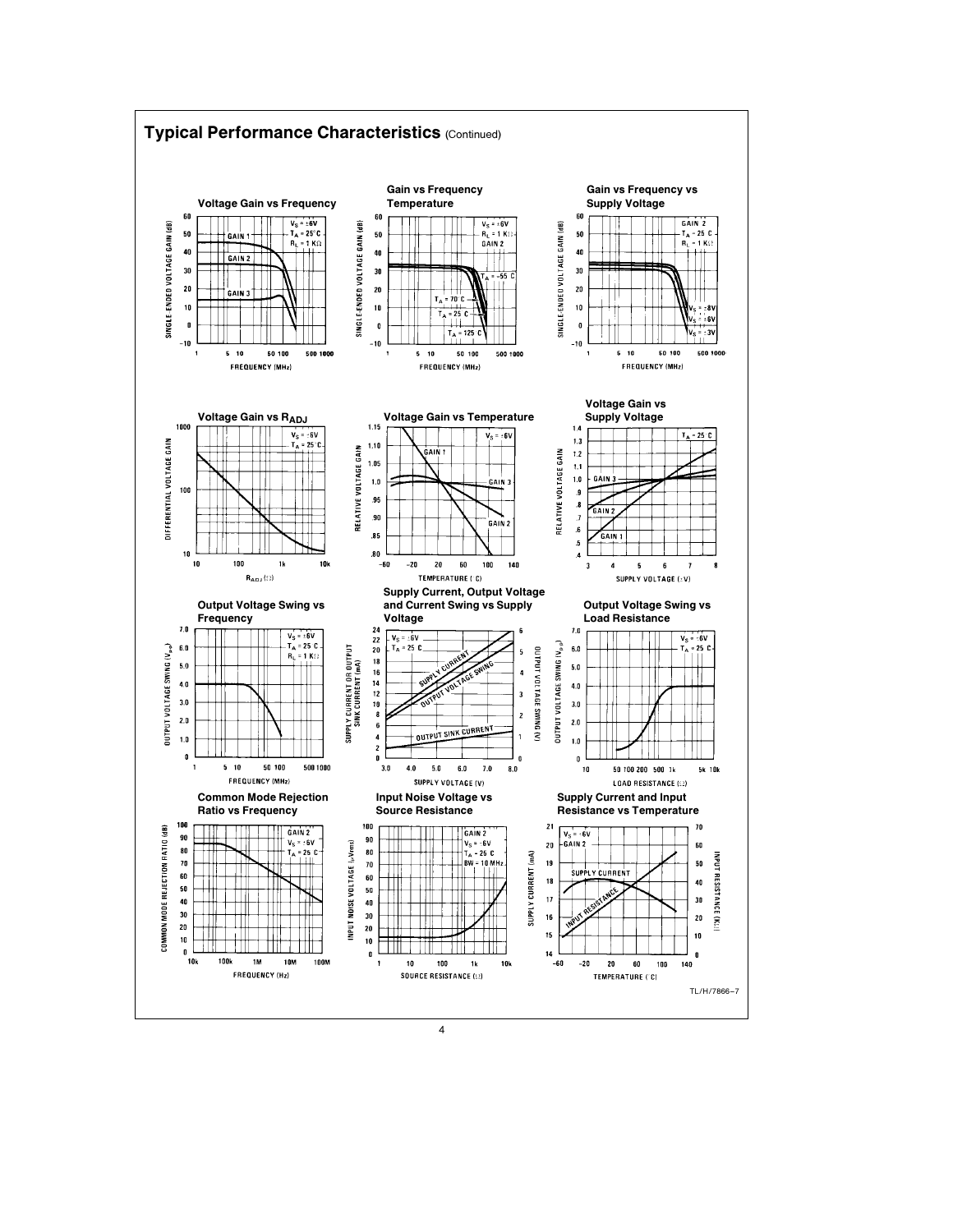